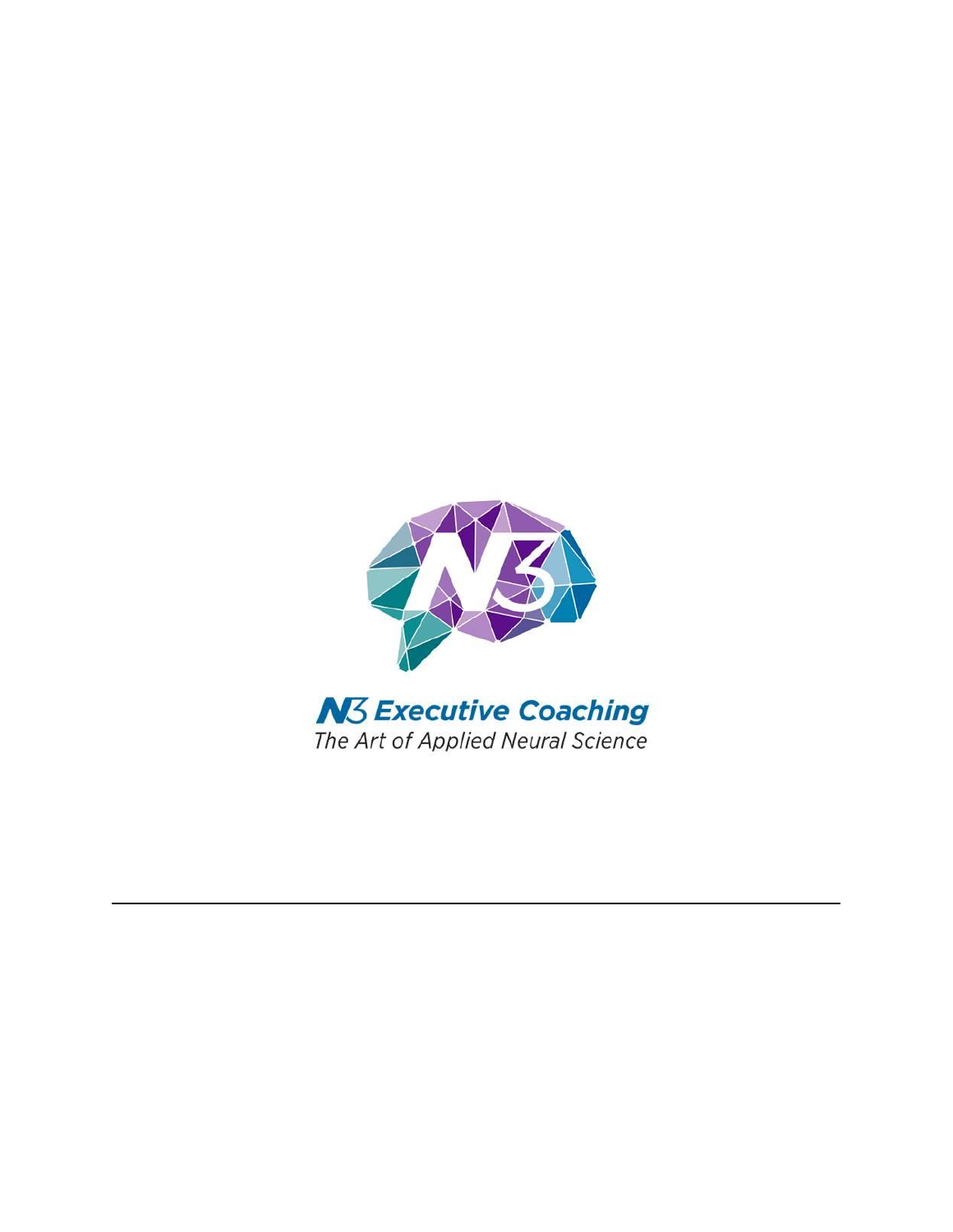# **Health and Behavioral Economics (N3 Executive Coaching – Neuroeconomics)**

# **Sources: World Economic Forum – World Health Report 2017**

Precepts of behavioural economics have a profound impact on how people respond to the risk factors for lifestyle diseases. As humans make decisions in the context of these behavioural influences, they use various heuristics to make choices that do not always support good health. This method of human decision-making helped ensure the survival of prehistoric clans and saves modern people from being paralysed by the thousands of decisions that take place daily. However, these hard-wired, largely automatic rules of thumb often impair the ability to make the choices that can prevent death and disability and increase economic production. Here we review some of the precepts of behavioural economics that relate to healthy decisions and present suggestions for how to use them to increase the healthy behaviour of the population.

Forty percent of respondents cited difficulty following through on commitments as the main factor keeping them from living healthy lifestyles. Respondents from Latin America, as well as those from France (36%) were especially likely to cite lack of available time as the explanation for inactivity. Family commitments represent one key cause of the perceived time constraints, especially in the Latin American and Asia-Pacific regions. In Brazil, 35% of respondents said family commitments left too little time to pursue a healthy lifestyle; the percentage in China was 54%.

### **Behavioral economics.**

These examples of consistent failure to adopt healthy behaviour, despite an avowed understanding of the importance of personal health, stem from the automatic, heuristic-based decision-making that protects people from investing too much cognitive energy in routine choices. People tend to reserve conscious reasoning capacity for more complex decisions. Hence, making healthy behaviour automatic and easy is a key to reducing NCD risk factors. For example, powerful narrative stories make risks immediate and compelling and can encourage healthy choices. Healthy behaviour can ripple through social networks, bringing the weight of group norms to bear on individual decisions. Loss aversion and choice architecture can be exploited to encourage health-promoting activity. We will review some of the more powerful behavioural economics precepts that can encourage healthier behaviour within the context of the human-centric health ecosystem.

# **Present bias: When humans want something, they want it now.**

People value future earnings, future happiness and future health much less than any rational discounting model would suggest. Harmful sweets are immediately gratifying; the diet can start tomorrow. Nicotine and alcohol bring pleasure in the moment, so users become physically addicted to tobacco and use more alcohol than is healthy. Similarly, people find it difficult to make the changes needed now to protect health. Instead, they are more willing to make commitments about future actions than about actions today.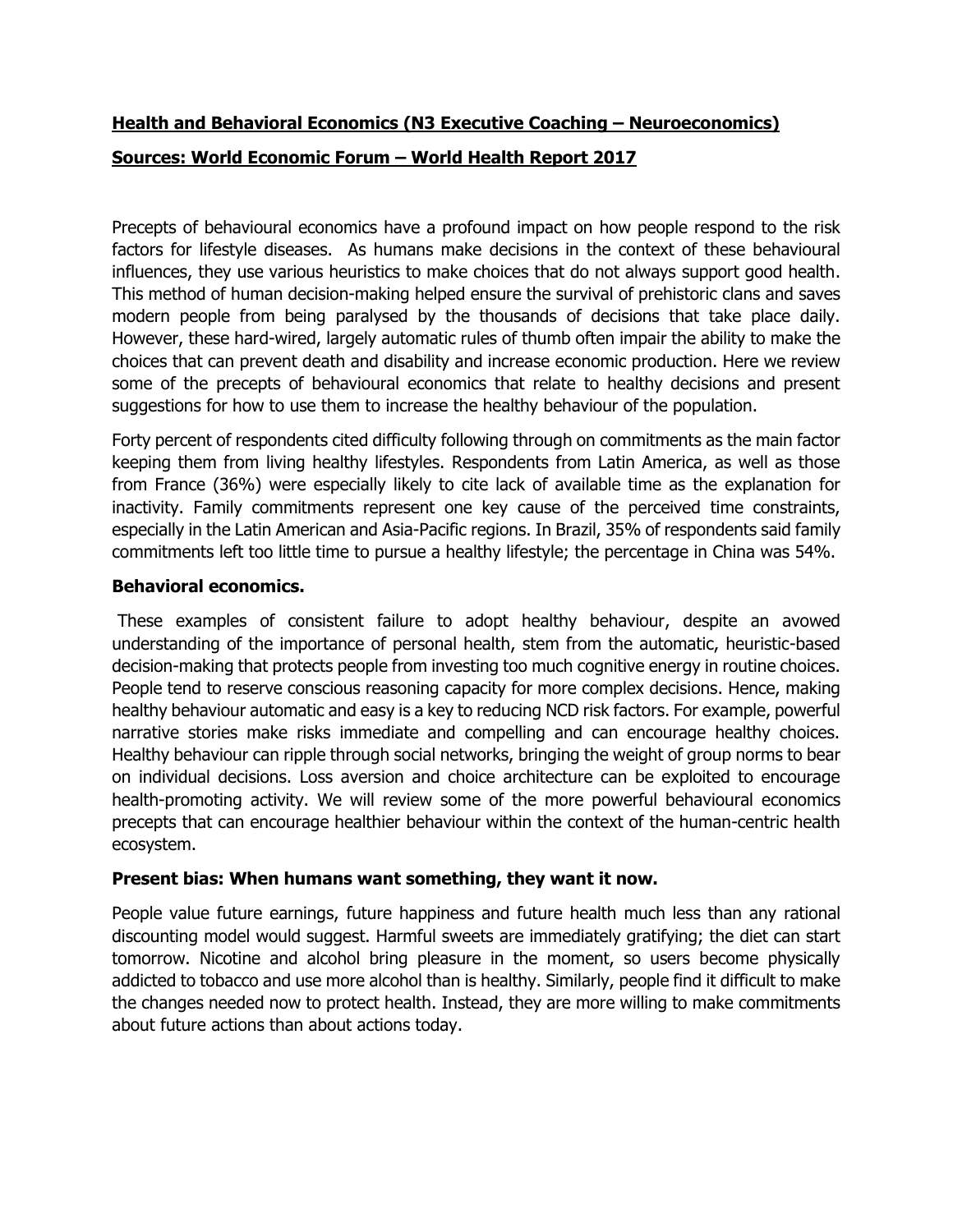Understanding present bias suggests approaches that can improve healthy behaviour:

- Offer opportunities for individuals to commit to better behaviour in the future rather than today. This strategy is used successfully in tobacco cessation programmes and can be employed to increase exercise.
- Present choices that bundle a current pleasure with a behaviour that will lead to better health in the future, like giving recognition and rewards to those who exercise regularly.
- Emphasize the near-term advantages of healthy behaviour rather than the benefits that might be achieved (or the harm that might become apparent) decades later. Front-loading rewards for initiative helps overcome our natural propensity to procrastinate or make excuses

#### **Loss aversion.**

People experience the pain of loss more deeply than the pleasure of gain. This suggests that "sticks" are more likely to motivate individuals than economically equivalent "carrots". Many recent studies of incentives to encourage smoking cessation or improve medication adherence were designed to offer a payment at the outset, with a provision that the payment would be forfeited if the patient were unable to keep the commitment to quit smoking or take medications regularly. People have used "commitment contracts" to encourage themselves to study or exercise. Failure to keep the contract means having to pay the amount of their commitment contract.

#### **Framing: Context matters**.

The same car looks expensive in a showroom of economy cars but seems like a bargain in a lineup of luxury cars. A disease seems less dreadful when the consequences are expressed as a survival rate rather than a mortality rate, even if the results are equivalent. Actions that exploit framing to improve health choices:

- Emphasize the benefits that can be achieved through a specific action (e.g., improving quality of life; having more years to spend with the grandchildren).
- Position benefits as altruistic and therefore intrinsically fulfilling. For example, successful vaccination programmes urge people to get shots to protect others.
- Emphasize the ease of healthy behaviour compared with many of the other activities that people voluntarily choose.
- Frame behaviour change to avoid focus on loss. For instance, underscoring the benefits of eating more vegetables rather than the sacrifice associated with eating fewer cupcakes.

#### **Availability Narrative**

People respond to what is most immediate and most familiar to their everyday experiences. Learning that a quarter of a million people have died in a natural disaster is less likely to motivate charitable giving than a heart-warming description of a child who needs surgery for a cleft palate. Similarly, people worry far more about dying in a plane crash than in a car accident, even though the likelihood of a fatal car accident is 100 times higher per mile travelled.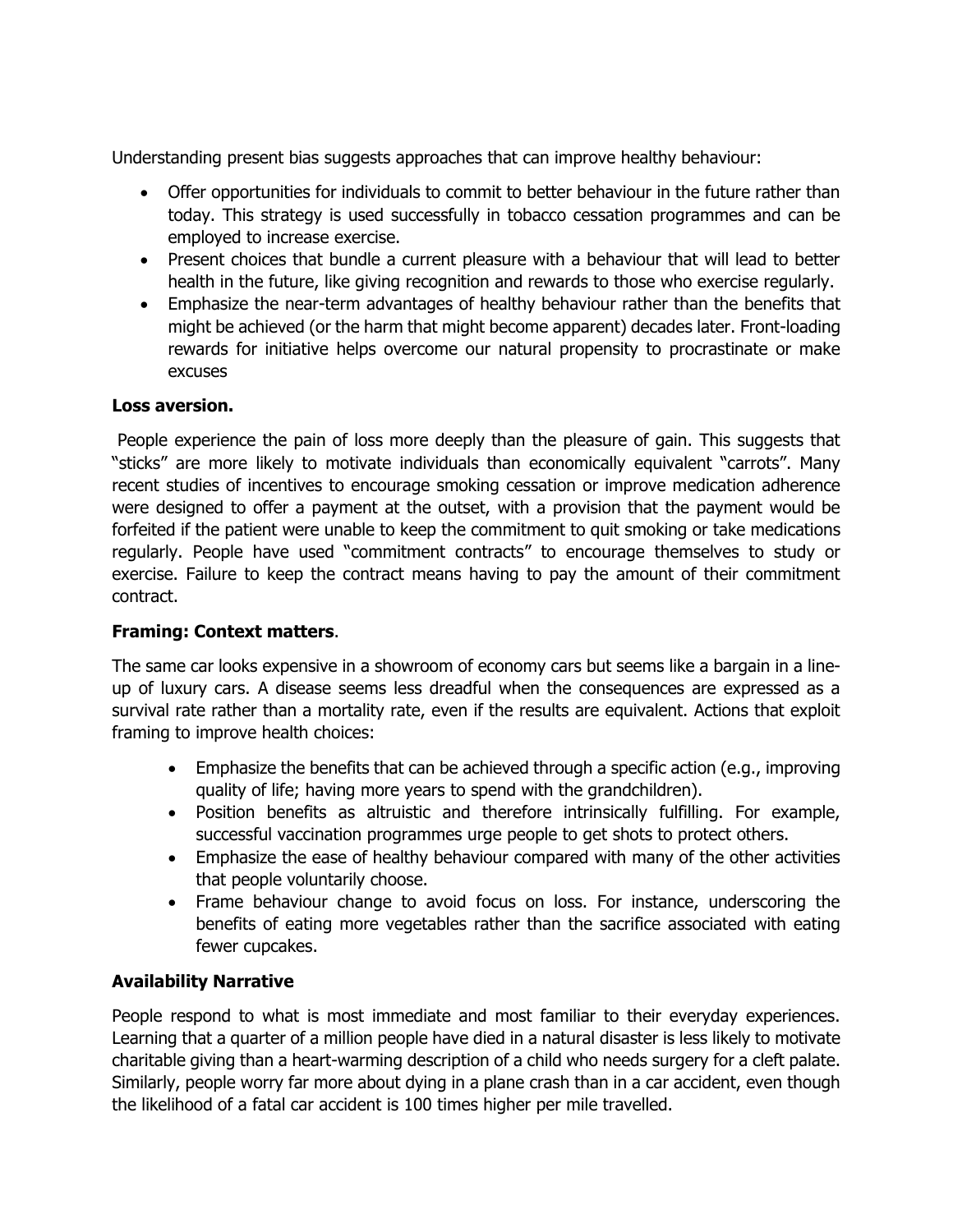A plane crash has more narrative force than bland statistics about tens of thousands dying in more commonplace car accidents.

Ways to take advantage of the availability heuristic to improve health decisions:

- Tell compelling stories with familiar examples to drive an increase in healthy behaviour. Stories must reflect facts accurately, although data alone is unlikely to drive change. Rather than simply instructing people about how much their mortality risk increases for each year of cigarette smoking, show them a picture of a diseased lung.
- Use statistics to determine risks on which to focus, but de-emphasize dry, impersonal data when communicating risk. Instead, highlight easy-to-remember "that-couldhappen-tome" facts. Instead of saying, "Smoking accounts for 30% of all cancer deaths", tell a smoker, "Smoking is associated with 15 different kinds of cancer and your risk of lung cancer is 23 times higher if you smoke".
- Social norms Risk factors for NCDs often travel in social circles. Those who are married to or friendly with smokers are more likely to smoke. Research indicates that new incidence of obesity correlates highly with social network membership and appears to have an epidemiological pattern similar to viral infections.
- Within groups, some people are influencers who have the power to guide the decisions of those around them.
- Marketing experts frequently use networks of influencers to encourage various shopping or other consumer behaviours. The fit and upbeat office wellness champion who speaks glowingly of a recent sports activity can attract others to participate.

Actions that take advantage of social connections to improve health:

- Try to gain the attention of influencers whose personal behaviour sets an example for their social networks.
- Incorporate social media into information campaigns and mutual support efforts.
- Ask people to make public commitments to future change, which can dramatically increase success at behaviour change.
- Get people to join a group health-improvement effort, such as a weight-loss or stepswalked team challenge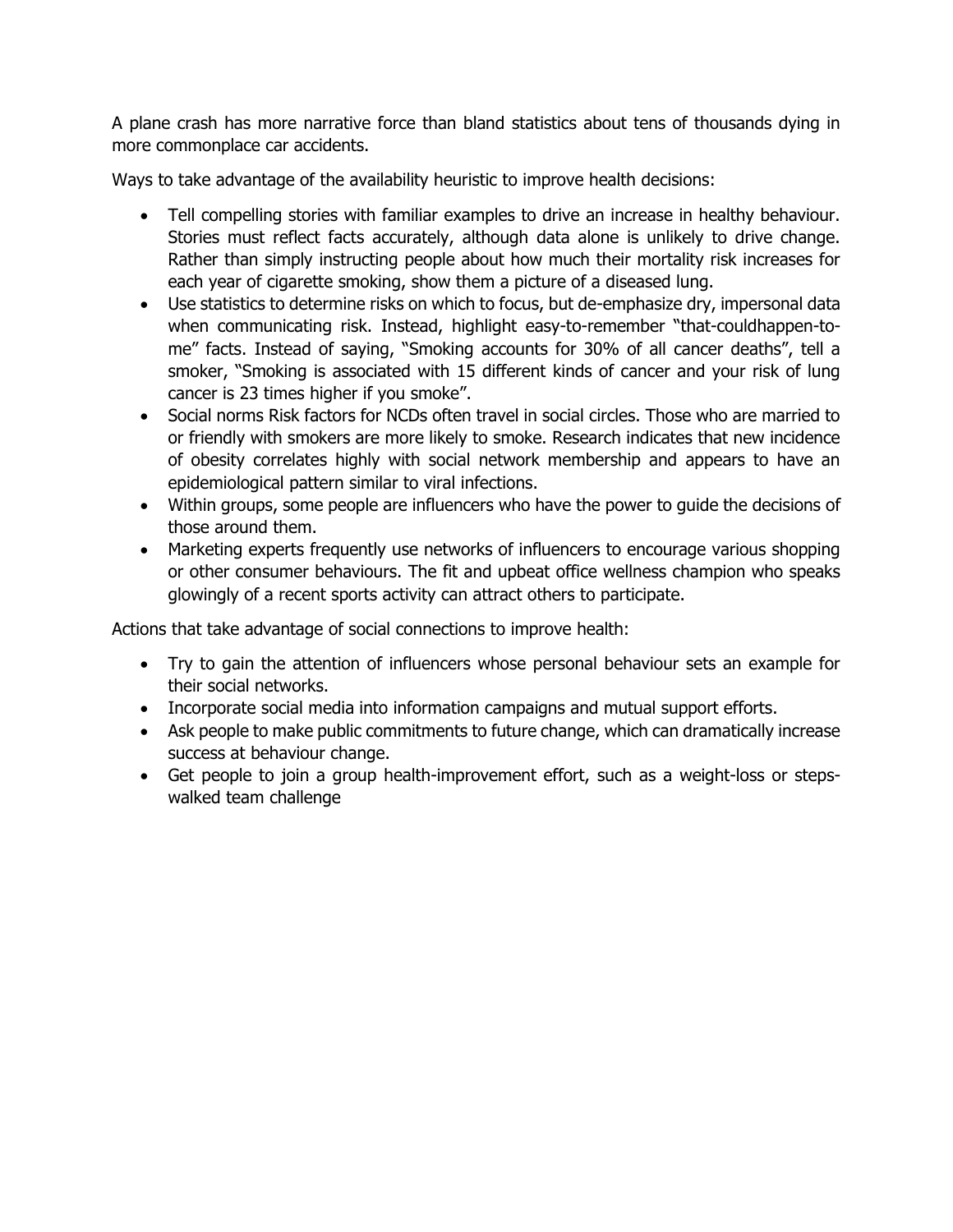# **Optimism: Humans are an irrationally optimistic species.**

This trait served us well in prehistory when people often existed at the edge of malnutrition and needed hope to venture out into a dangerous world to find the next meal. Optimism serves a purpose today as people compete for jobs, love and success. Lottery ticket purchasers know the odds are stacked against them, but they feel lucky and buy the weekly ticket thinking it could be the one that makes them rich. Optimism makes smokers certain they won't be among the unfortunate many who will suffer from severe lung disease. Approaches to take advantage of optimism to improve health decisions:

- Include a lottery element in health incentives to gain substantial attention for modest cost.
- Emphasize personal accomplishment in achieving healthier behaviour playing to positive self-image. Telling someone, "You look great after thinning down", can provide powerful motivation.
- Not expecting that exhortations of future harm will be highly motivating.

Figuring present bias into the equation makes it clear that the decades-away threat of respiratory disease is too weak to motivate an optimistic smoker to quit.

# **Depletion: People have limited attention**.

The perception of constrained time and numerous demands reduces the likelihood that people will make the effort to improve their health. Even self-control might be a limited resource; exercising the discipline needed to go to the gym after work might reduce the ability to resist a pizza later. One recent study showed that diabetics lost less weight when they used a wearable device that tracked their activity. It may be that, having invested substantial mental energy to persist in achieving 10,000 steps, they were left without the psychological strength to avoid highcalorie foods.

Ways of using depletion to improve health decisions:

- Make sure that the decision to participate in a healthy activity requires no conscious decision at all whenever possible.
- Do not overwhelm people with too many choices. Physicians should not give a dozen new instructions to a patient and expect adherence. Instead, give a small prioritized list and use once-a-day pills that will address multiple conditions.
- Focus attention on approaches that have the most potential benefit while requiring the least cognitive effort of the target population. For instance, display the apples at the front of the shop and stack the candy at the back.
- Designing systems to encourage healthier behaviour requires recognition that people have a strongly developed sense of fairness. This means avoiding blame.